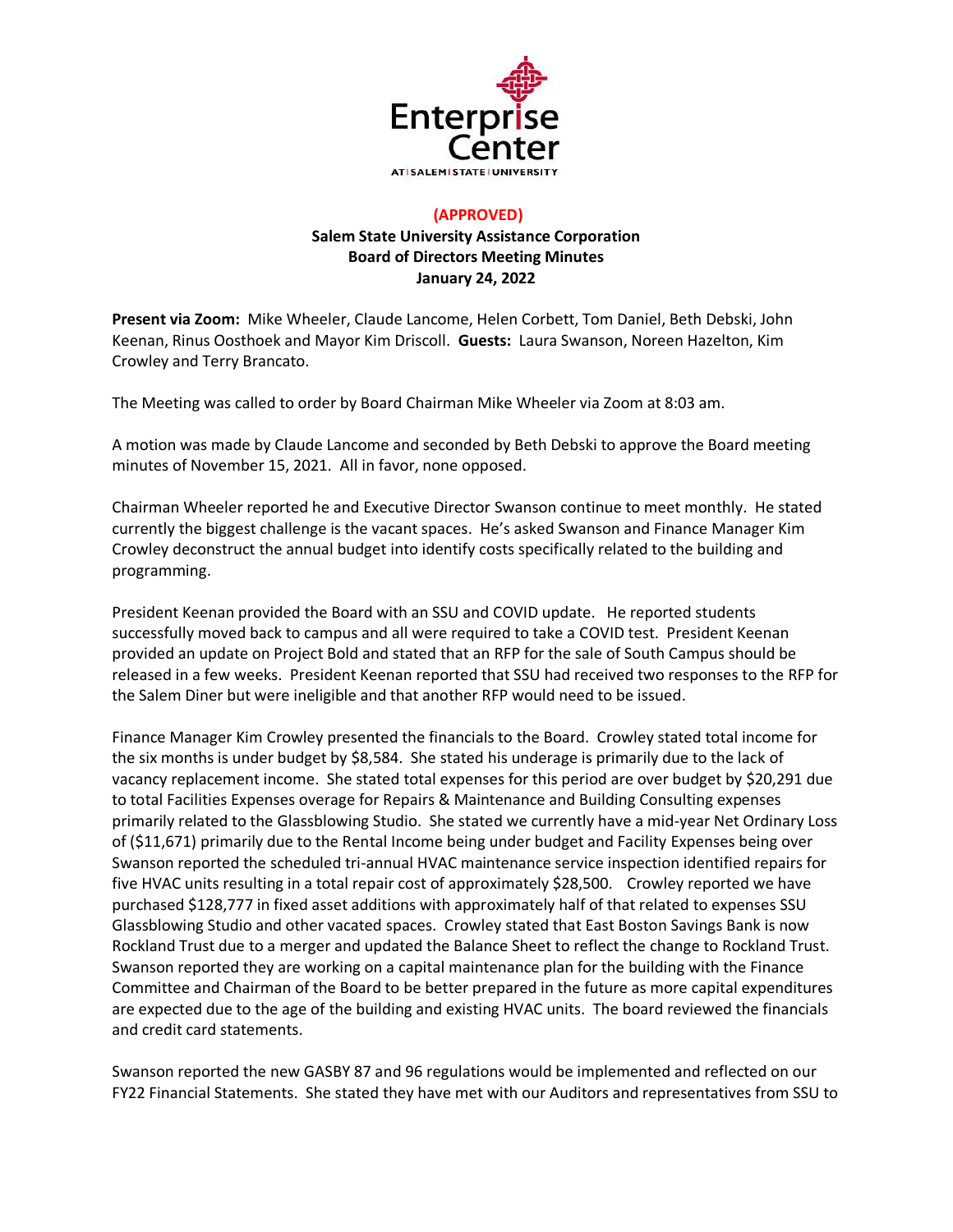identify how these new regulations will impact all SSUAC leases and our accounting operations. Swanson reported they may need to purchase software to prepare all the required lease calculations. She stated they will work with the Finance Committee on any policy decisions that need to be made and implementation

Swanson reviewed the vacant office spaces available for rent. She stated that in November they started advertising the vacant spaces through Google Ads and continue market the spaces through social media and email marketing and work with their commercial realtor. She stated they were working with their attorney to draft a "shared office usage" for our two offices suites that have multiple individual offices with a shared waiting area within its footprint. Swanson stated that they are not seeing a lot of interest in the larger office spaces so they're considering packing these spaces as a model for start-up or remote office businesses which would allow us to competitively price these offices and offer shorter lease terms.

Swanson reported that the planned "Kickstart Your Business" in-person program event scheduled for January 13<sup>th</sup> was postponed due the current COVID surge. She stated that in its place they would be offering 7 webinar programs in January and February.

Swanson stated that as of January, we have received 12 application of which 10 Salem businesses have been accepted into the City of Salem ETA Tourism Industry Business Technical Assistance Grant Program. Swanson reported that the Merrimack Valley Small Business Technical Assistance Grant Program transitioned from it consulting portion of the program to the start of its six-month Solopreneurs CEO Group program and that it would be conducted in Spanish.

Swanson reported that in December the Salem Chamber of Commerce announced their 2020 Salem Chamber Champion Awards. She stated the awards recognized the success of Salem businesses and individuals for their ability to positively deal with the pandemic in 2020. Swanson stated that three of the six winners were currently participating in our CEO Group Groups (Established and Million Dollar Group). Board Member Rinus Oosthoek stated that there are more businesses opening in Salem and they have the ability to pivot due to COVID. Board Member Tom Daniel stated that the City of Salem allocated funding for employees who work in businesses mandated by Salem's new vaccination.

Swanson reported she continues regularly meet with the Bertolon School Dean Raminder Luther. They are working to finalize the BSB faculty survey and discussed opportunities for Enterprise Center and BSB programs and activities.

Swanson reported that MOBD had not yet announced the recipients of the FY22 REDO Grant. She stated the fiscal year started July 1, 2021 and the submission deadline was September 30th. She reported they reached out to MOBD in early January inquiring about the status of the grant awards and were told they would be making an announcement "shortly". Swanson reported that although they had not received FY22 funding the Alliance was moving forward with some of the work identified in their grant application but some initiatives would not begin unless funding was in place to do the work.

Swanson reported they started Phase II of the Alliance's Small Business COVID-19 Impact Survey and Focus Group. Swanson stated that MassHire North Shore Workforce Investment Board and The Salem Partnership had agreed to host a focus group with their members.